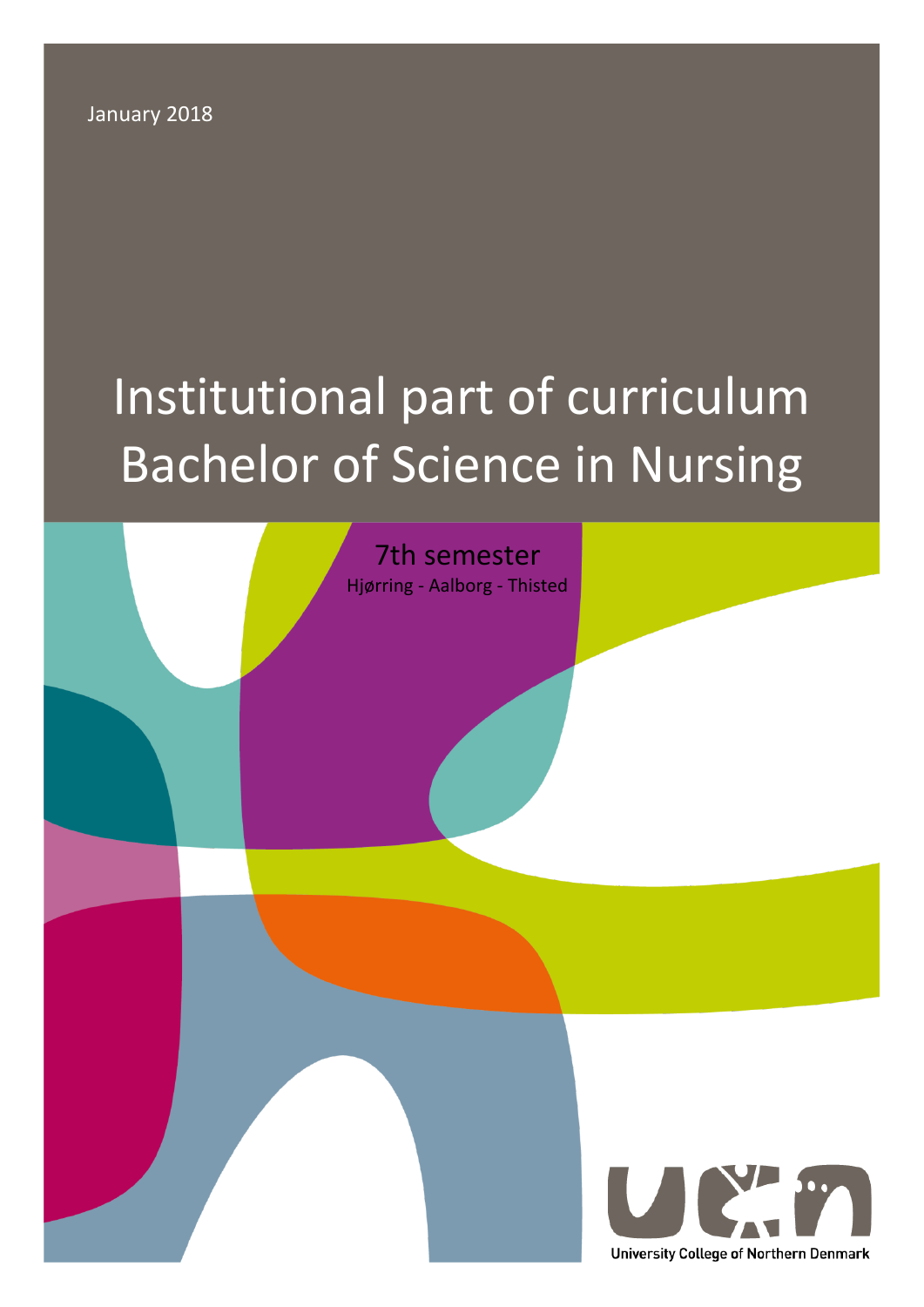# **Content 7th semester**

| 1.1 |                                                                                         |                                                                             |
|-----|-----------------------------------------------------------------------------------------|-----------------------------------------------------------------------------|
| 1.2 |                                                                                         |                                                                             |
|     | 1.2.1                                                                                   |                                                                             |
|     | 1.2.2                                                                                   |                                                                             |
|     | 1.2.3                                                                                   |                                                                             |
|     | 1.2.4                                                                                   | Goals for learning outcome distributed according to elective ECTS points  4 |
| 1.3 | Prerequisites for participation in the internal theoretical examination in the elective |                                                                             |
|     | 1.3.1                                                                                   | Requirements to and handing in of written product for the elective elements |
|     | 1.3.2                                                                                   |                                                                             |
| 1.4 |                                                                                         |                                                                             |
|     | 1.4.1                                                                                   |                                                                             |
|     | 1.4.2                                                                                   |                                                                             |
| 1.5 |                                                                                         |                                                                             |
| 1.6 | Registration for examination, re-examination, alternative examination etc6              |                                                                             |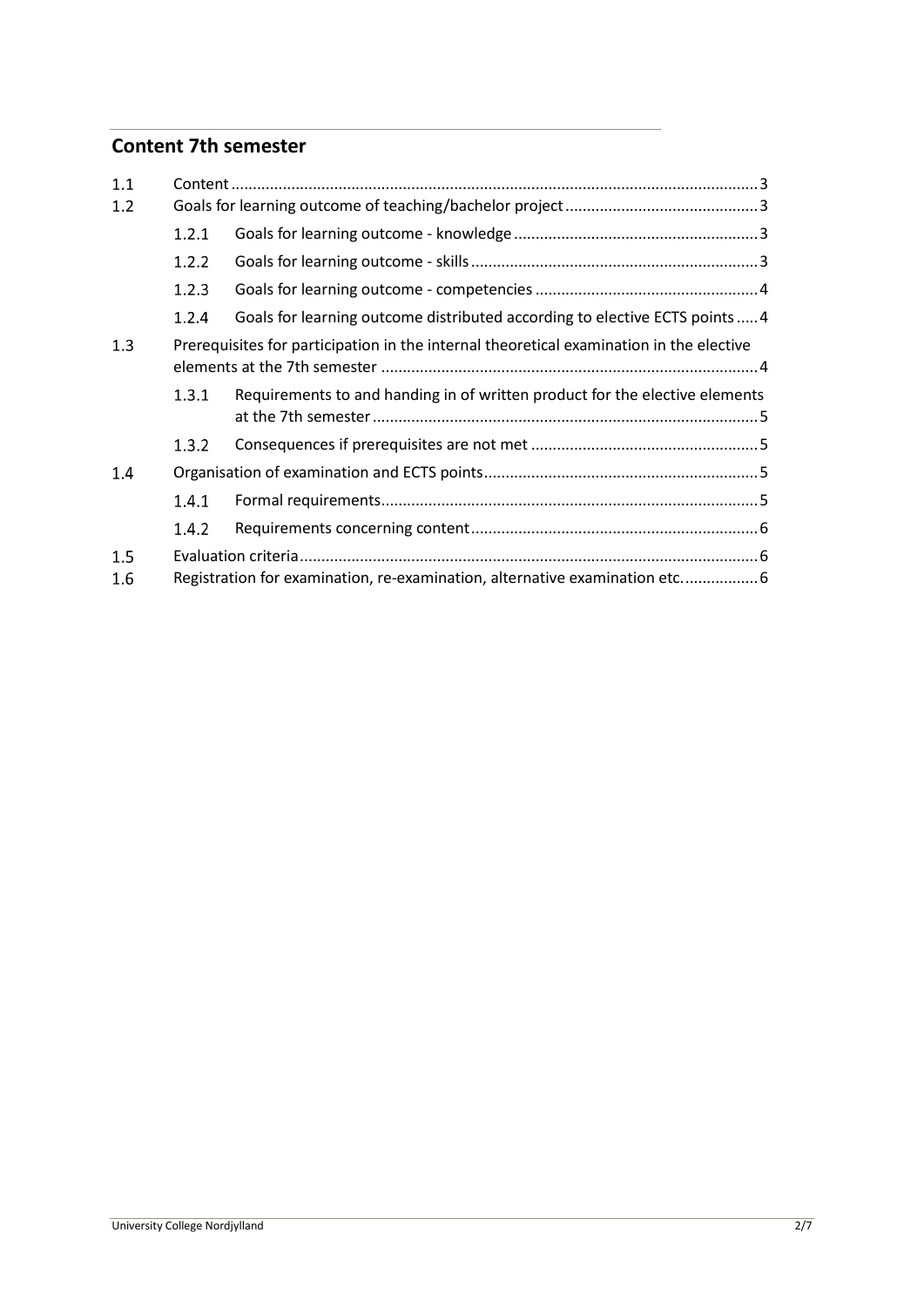# **7th semester**

#### <span id="page-2-0"></span> $1.1$ **Content**

## **Theme 7. Nursing – evidence and implementation**

The theme is focused on the student's individual "toning" of the education through elective elements and the bachelor project.

Moreover, the theme is focused on evidence and implementation of knowledge relevant to nursing. Focus is to initiate, perform or implement innovation, development and research tasks relevant to nursing in the entire healthcare system.

#### <span id="page-2-1"></span> $1.2$ **Goals for learning outcome of teaching/bachelor project**

#### <span id="page-2-2"></span>**Goals for learning outcome - knowledge**

At the end of the semester, the student is able to:

- Critically reflect on the values, theories, concepts and methods of nursing
- Critically reflect on dilemmas and ethical problems
- Reflect on innovation as a method to change practice, and is familiar with simple implementation methods in relation to specific target groups
- Critically reflect on application of methods and standards for quality assurance, patient safety and quality enhancement and is able to reflect on their use
- Critically reflect on own practicing of the profession and well as the profession's duties and responsibilities in an organisational, administrative and social perspective and as part of the wider health service
- Critically reflect on the priorities of own professional effort within the framework of the health services
- Critically reflect on theory of science and research methodology and on this basis relate critically to research and development work in professional practice
- Critically reflect on models for evaluation, quality assurance and quality enhancement and on this basis relate critically to research and development work in professional practice
- Reflect on the possibilities and barriers for implementation of development and research results in the nursing profession and the wider health services.

#### <span id="page-2-3"></span>**Goals for learning outcome - skills**

At the end of the semester, the student is able to:

• Discuss the importance of cultural, international and ethical insights into care and treatment based on current codes of conduct and legislation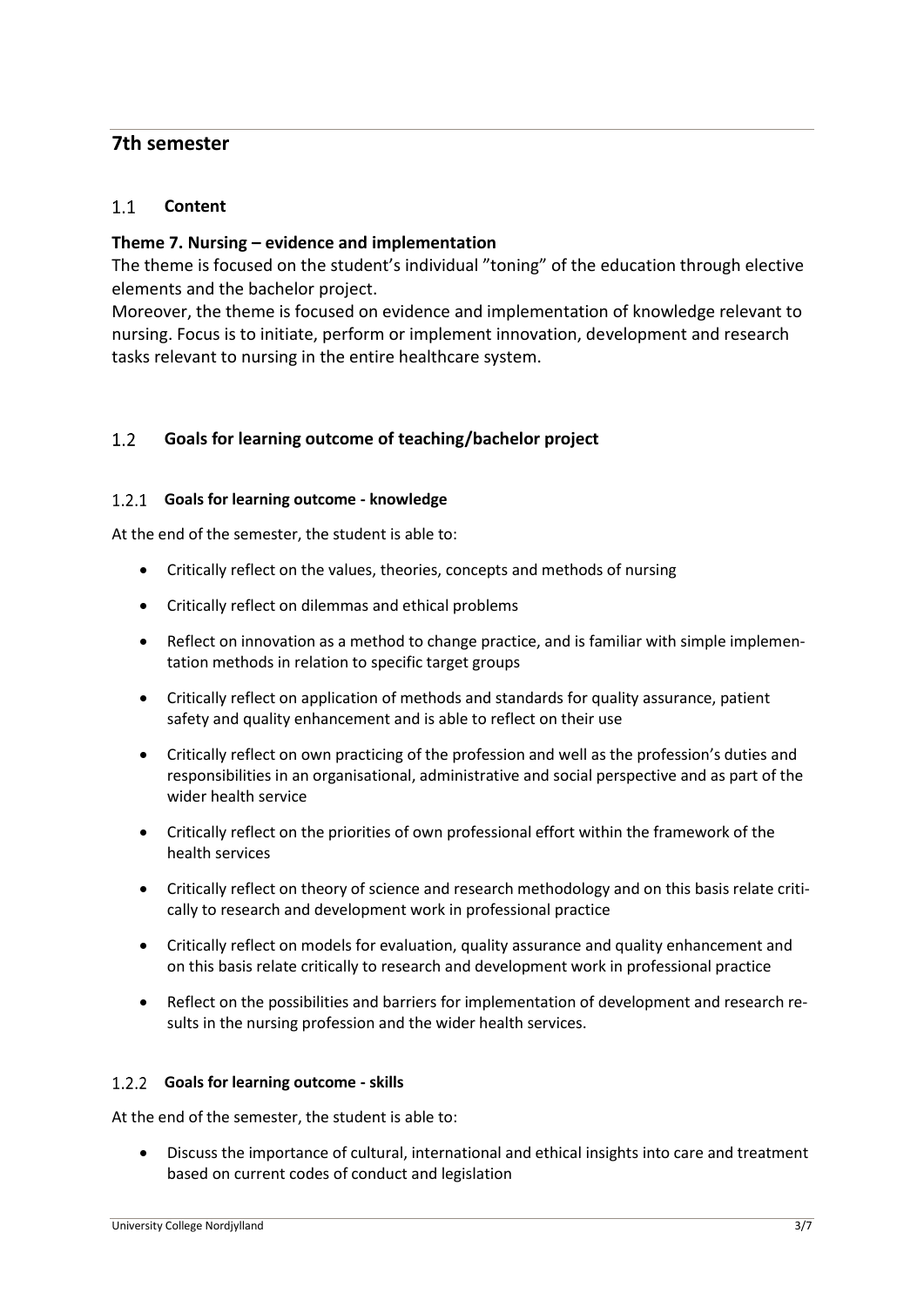- Apply, assess and justify methods and described standards for quality assurance and enhancement
- Master relevant study and working methods both to search for, assess and interpret empirical evidence, theory and research methods, and to initiate and participate in innovation, development and research work.

## <span id="page-3-0"></span>**Goals for learning outcome - competencies**

At the end of the semester, the student is able to:

- Manage and integrate national and international knowledge of practice, development and research in argumentation about and reflection on nursing care
- Manage and assume responsibility for seeking out, assessing and interpreting empirical evidence, theory and research methods and participate in innovation, development and research work.

#### <span id="page-3-1"></span>**Goals for learning outcome distributed according to elective ECTS points**

At the end of the semester, the student is able to:

- Assess knowledge based on practice, development and research relevant to the nursing profession
- Master relevant study and working methods to search for, assess and interpret empirical evidence, theory and research methods
- Select, describe and search for literature within a nursing professional problem of own choice
- Discuss development and research work relevant to the nursing profession and the wider health service
- Reflect on the possibilities and barriers for implementation of development and research results in the nursing profession and the wider health service.

#### <span id="page-3-2"></span> $1.3$ **Prerequisites for participation in the internal theoretical examination in the elective elements at the 7th semester**

According to the curriculum, there is a general expectation that students participate in theoretical and clinical education. This means that the student actively contributes to the planned study activities.

Attendance to educational activities described below is a prerequisite for participation in the examination at the 7th semester.

- The completed elective elements must in total amount to 10 ECTS
- Handing in of plan for elective elements.

For students taking elective elements abroad, participation in examination is conditioned on the student's participation in the individually planned study activities.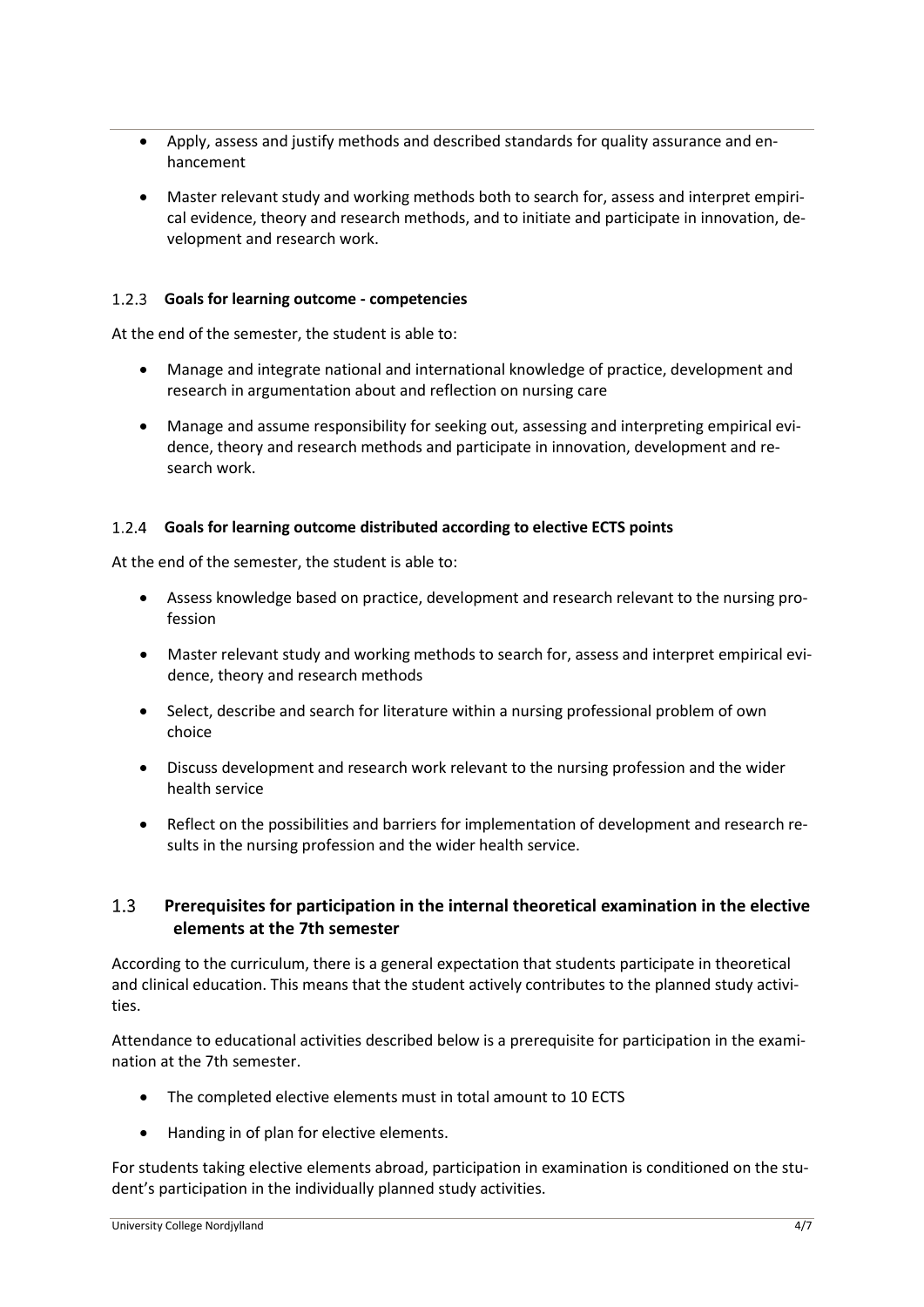#### <span id="page-4-0"></span> $1.3.1$ **Requirements to and handing in of written product for the elective elements at the 7th semester**

If the written product made for the examination in elective elements at the 7th semester does not have an honest content or if it contains e.g. text, figures, tables, templates without referring to copyright (plagiarism), the written product will be rejected as the requirements have not been met and the student has thus used an attempt to pass the examination. This is in accordance with "Rules on examinations at the UCN basic programmes", which can be retrieved at Pointer.

Handing in of the written product is a prerequisite for the evaluation of the examination. Thus, not handing in the written product is similar to non-attendance at the examination and the student will have used an attempt to pass the examination.

## <span id="page-4-1"></span>**Consequences if prerequisites are not met**

If one or more of the prerequisites are not met, the student cannot participate in the internal examination on the elective elements at the 7th semester. If one or more of the prerequisites are not met, the student has used one attempt to pass the examination.

#### <span id="page-4-2"></span> $1.4$ **Organisation of examination and ECTS points**

The elective elements at the 7th semester are finished by an internal, theoretical, written and individual examination in Danish (for international students in English) evaluated according to the 7 point grading scale.

Students work with a clinical nursing problem central to the profession and based on the elective element. If the elective element is taken abroad, the starting point will be the nursing problem observed during the stay.

The problem is formulated by the student with inspiration from or in collaboration with a private company or a public institution e.g. primary or secondary health sector, patient associations, voluntary organisations, production and trading companies.

One lesson of individual counselling is offered in connection with the drafting of the written product. Prior to this counselling session, it is possible to forward a draft/working paper or questions concerning the written product to the counsellor by e-mail. The extent of this is agreed with the counsellor. Prior to counselling, the counsellor has read/related to the material received if it has been forwarded on time and is within the agreed limits of length.

The examination is started when the written product is handed in and counselling is no longer provided.

The basis for evaluation is the written product.

The examination amounts to 10 ECTS.

## <span id="page-4-3"></span>**Formal requirements**

The written product must not exceed 16,800 characters including spacing.

The written product must comply with "Editorial requirements in written assignments", see Pointer.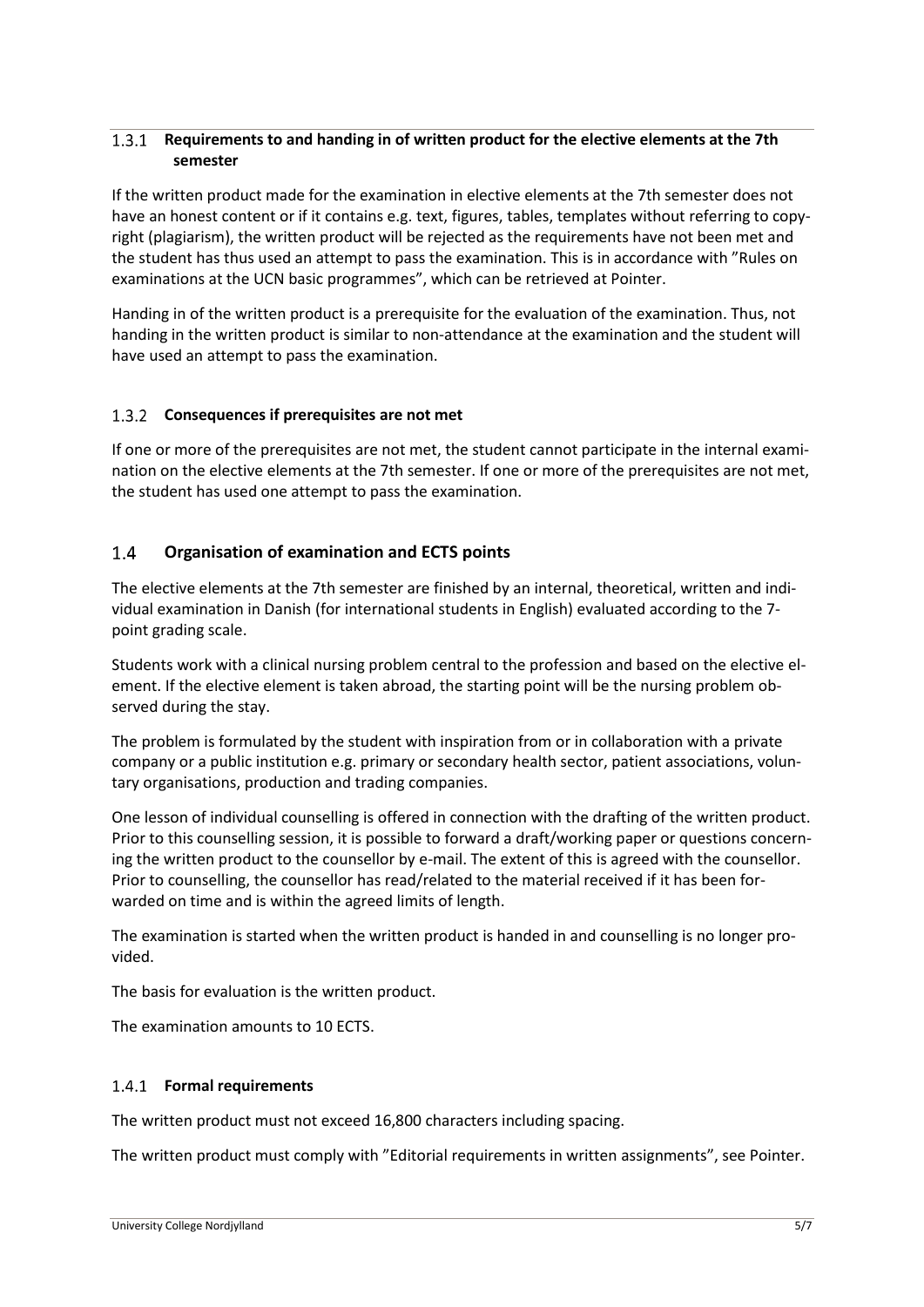The written product is handed in digitally by Wiseflow in accordance with "Overview of examinations", see Pointer, the Nursing Programme at Campus Aalborg/Thisted and Hjørring. Guidelines for handing in assignments using WISEflow, see Pointer.

## <span id="page-5-0"></span>1.4.2 Requirements concerning content

The written product based on the elective element must comprise:

- Introduction: Description of and argumentation for the clinical nursing problem studied based on the elective element and identification of the problem
- Description of literature search and argumentation for choice of selected development- and research-based literature
- Results/findings
- Discussion of results/findings
- Conclusion, including reflection on the possibilities and barriers for implementation of

development and research results within the nursing profession and the wider health service.

NOTE: On the front page, the title(s) of the elective element(s) must be stated in Danish and in English. The title(s) will appear on the student's certificate at graduation.

If the elective elements are offered at the educational institution, this title/these titles should be stated e.g. Klinisk sygepleje i psykiatrisk kontekst/Clinical nursing in psychiatric context.

If the elective element is organised by the student, the student must state a relevant title.

#### <span id="page-5-1"></span> $1<sub>5</sub>$ **Evaluation criteria**

The evaluation criteria form the goal for learning outcome of the elective elements at the 7th semester with the theme "Nursing – evidence and implementation".

Evaluation is based on the student's written presentation. Evaluation is made by the examiner, generally the student's counsellor.

The evaluation results are communicated by UMS/Wiseflow in accordance with "Overview of examinations", see Pointer, the Nursing Programme at Campus Aalborg/Thisted and Hjørring.

#### <span id="page-5-2"></span>1.6 **Registration for examination, re-examination, alternative examination etc.**

The student is automatically registered for participation in the first examination at the end of the semester.

The student is automatically registered for re-examination/alternative examination if the ordinary examination is not passed (either because of the grade, non-attendance or illness). The timing of reexamination/alternative examination appears at "Overview of examinations", see Pointer, the Nursing Programme at Campus Aalborg/Thisted and Hjørring.

Concerning non-attendance, re-examination etc., please see "Rules on examinations at UCN basic programmes" in Pointer.